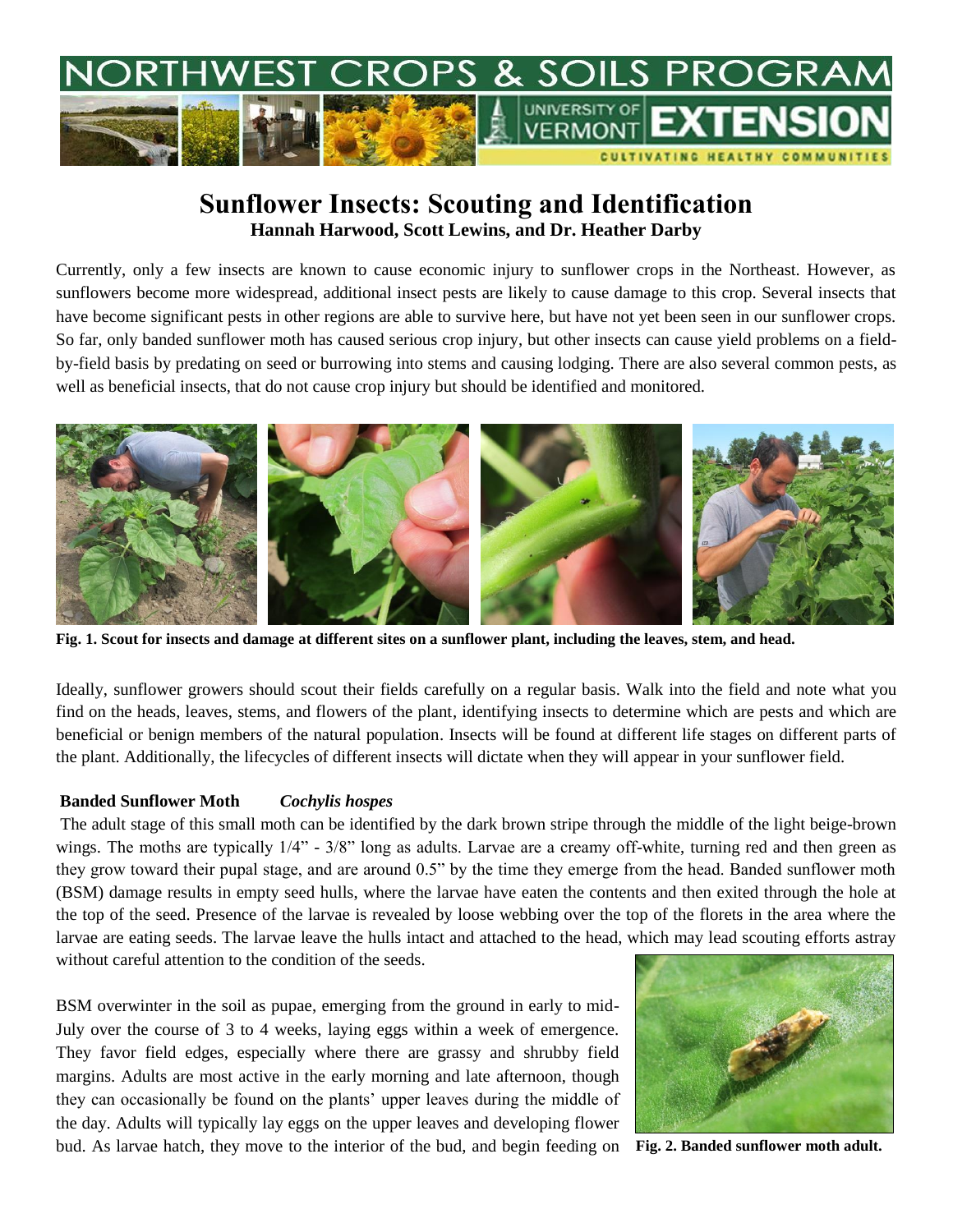developing florets, and eventually on seeds themselves as they grow. Their presence is difficult to detect until well into the reproductive phase (R 5.9-6.0), when larvae create loose white webbing over seeds that they have consumed. As the seeds begin to mature, larvae can be seen moving between seeds, and their exit holes can be seen in the top of the seed husk. Larvae emerge and drop to the soil to pupate sometime before the seeds reach physiological maturity.

## **Sunflower Maggot** *Strauzia longipennis*

Sunflower maggot fly is small  $(1/4-1/2)$  and yellow with brown striping on the wings that forms a distinct F-shape near the edge. The adults emerge from the soil in mid- to late June and are highly active throughout the day. These small flies lay eggs on the stem of the flowers and the maggots hatch and then burrow their way into the stems, feeding on the pith at the center of the stem. Infestation rates are typically very high; in any given field in Vermont, 60-90% of plants will have 1-10 sunflower maggots in the stalk. However, because the pith is not responsible for any movement of nutrients up and down the stalk or for contributing to the strength of the stalk, the sunflower maggots cause the plant no real harm.



**Fig. 3. Sunflower maggot fly.**

## **Sunflower Seed Maggot** *Neotephritis finalis*

Sunflower seed maggot is similar in size, in its adult stage, to the sunflower maggot fly  $(1/4-1/2)$ " in length). However, the sunflower seed maggot fly has black wings with white dots, as well as a distinct cone-shaped abdomen. The larvae, which burrow into the receptacle, can cause deformation of sunflower heads, resulting in twisted, caved-in heads. There can be associated floret damage, but sunflower seeds can generally still be harvested, and damage is minimal.



**Fig. 4. Sunflower seed maggot fly.**

## **Sunflower Midge** *Contarinia schulzi*

Sunflower midge is a small gnat-like insect (just over 1/16") that is difficult to spot in the field, with transparent wings and a tan, striped body. Maggots are very small (just under 1/8"), and are initially found along the edge of the sunflower head, between the bracts and the florets. Sunflower midge maggots feed on tissue between the bracts and the head, slowly migrating into the center of the head as the florets mature. As the maggots migrate into the head, their feeding causes the head to cup toward the center, and seeds will not develop properly. In severe infestations, the head will be almost completely closed, the receptacle enlarged, and there will be no seeds in the head. Damage from sunflower midge in Vermont is not widespread; most fields have only low levels of midge infestation. However, where sunflower midge does exist in high populations, significant percentages of the flowers (10-15%) can be cupped strongly enough to reduce seed development and complicate harvesting.



**Fig. 5. Lygus bug.**

## **Lygus Bug** *Lygus spp.*

Many plant bugs, including lygus bugs (also called tarnished plant bugs) are very common in Vermont in virtually all vegetable and fruit crops. In sunflower they feed on developing flowers, which results in brown spots on the seed inside the husk. While this presents a significant problem for confection sunflower seeds, no yield loss in seed weight or oil has been observed even with heavy infestations of tarnished plant bug, and therefore there are no established control measures in oilseed sunflower.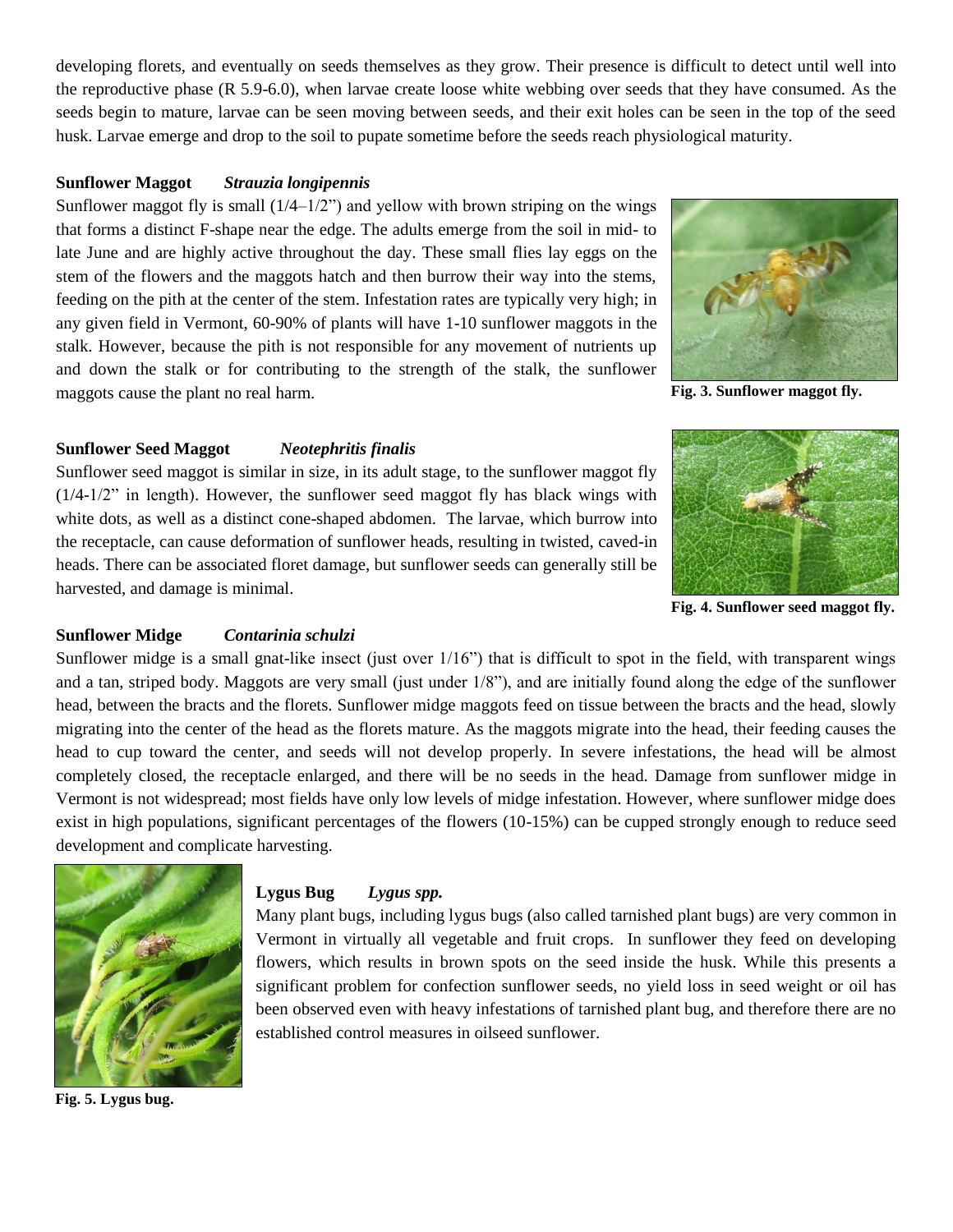| Common name                     | Scientific name         | What to look for                                                                                                                                     | When to look                                                                                                                         | Sunflower plant damage / symptoms                                                                              |  |
|---------------------------------|-------------------------|------------------------------------------------------------------------------------------------------------------------------------------------------|--------------------------------------------------------------------------------------------------------------------------------------|----------------------------------------------------------------------------------------------------------------|--|
| <b>Banded</b><br>sunflower moth | Cochylis hospes         | Adult: beige moths<br>with triangular bands<br>on wings<br>Larvae: small coral-<br>colored or green<br>maggots                                       | Adults arrive in July,<br>scout for eggs at<br>sunflower R3-R4<br>stage (late July/early<br>Aug), seed damage at<br>maturity/harvest | Loose webbing over mature<br>heads, seeds with tell-tale<br>exit holes in seed and little<br>to no meal inside |  |
| Sunflower<br>maggot             | Strauzia<br>longipennis | Larvae: off-white<br>maggot<br>Adult: small, yellow<br>fly with brown stripes<br>on wings in an F-shape                                              | Slice open stem<br>during season, check<br>for pith damage and<br>maggots                                                            | Maggots in stalk can<br>weaken stem                                                                            |  |
| Sunflower<br>midge              | Contarinia<br>schulzi   | Small, gnat-like<br>insect—difficult to<br>find in the field, flies<br>away quickly, very<br>small eggs can<br>sometimes be found<br>along bracts    | Adults appear in June<br>and July; maggots<br>can be found in head<br>as florets mature                                              | Cupped, deformed heads<br>where plant tissue has died<br>back around the edges of<br>the sunflower receptacle  |  |
| Lygus bug                       | Lygus spp.              | Lygus bugs are plant<br>bugs, with slender,<br>delicate legs and<br>antennae, and angled<br>patterns, often found<br>on the head of the<br>sunflower | Adults are present<br>throughout the<br>growing season                                                                               | Damage along leaves and<br>stems (and the intersection),<br>where lygus bug feeds                              |  |
| Japanese beetle                 | Popillia japonica       | Shiny brown beetle<br>with green head                                                                                                                | Adults are present<br>throughout the<br>growing season                                                                               | Skeletonized (lacey/holey)<br>leaves                                                                           |  |

# **Insect Pests Common in Vermont Sunflower Fields**

Other insects in the sunflower fields may either be very minor insect pests, pollinators, or beneficial insects. It is important to understand what species are prevalent in the field in order to make management decisions. Keep an eye out for the following insects in your sunflower field, and contact us if you have questions or photos to share!



**Fig. 6. Ants on plant petiole (neutral species).**



**Fig. 7. Honeybee (pollinator).**



**Fig. 8. Ladybug larvae on sunflower leaf (beneficial).**



**Fig. 9. Spiny-shouldered soldier beetle (beneficial).**